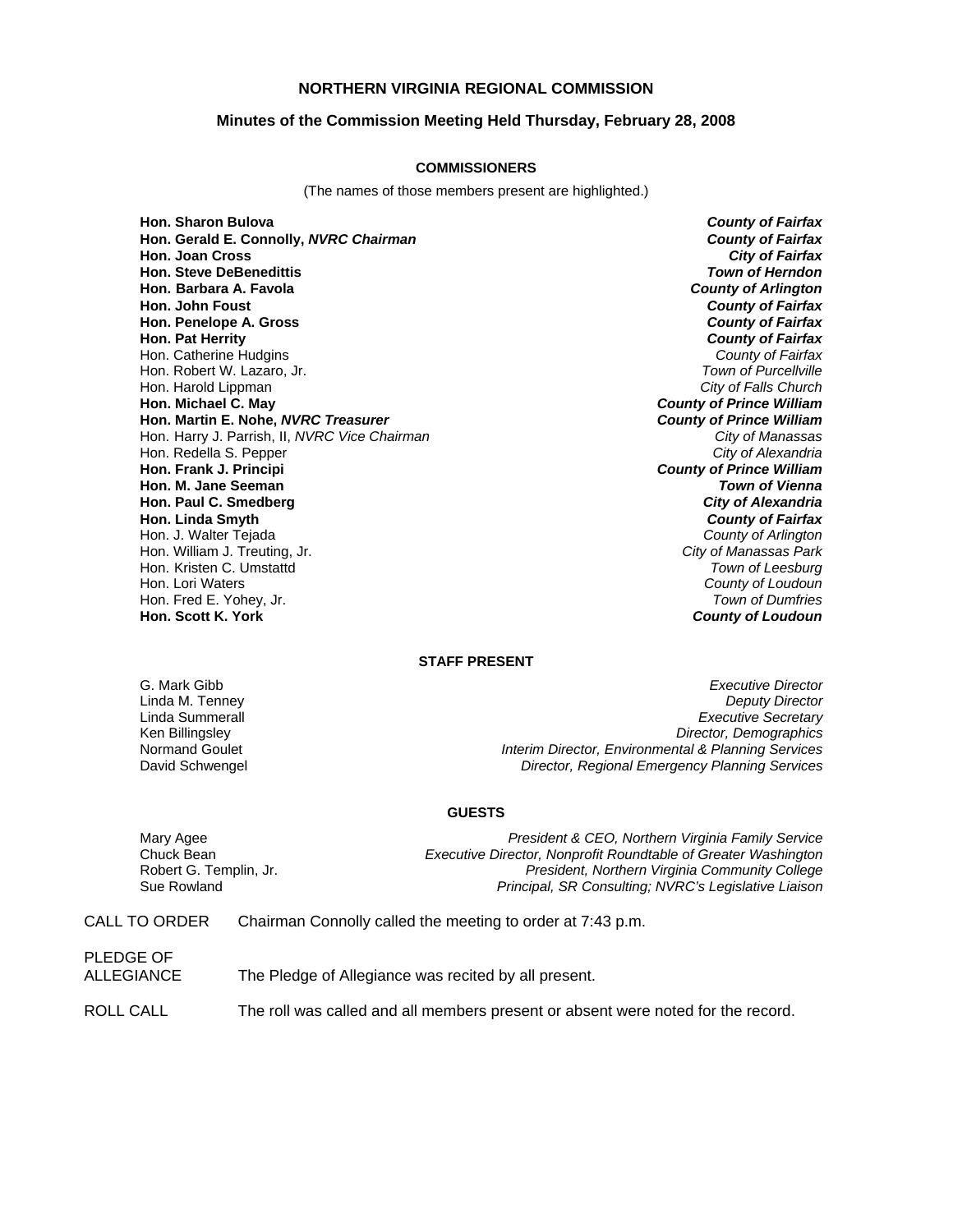| Summary Minutes of the Commission<br>February 28, 2008 |                                                                                                                                                                                                                                                                                                                                                                                                                                                                                                                                                                                                                                                                                                                                                                                                                                                                                                                                                                                                                                                                                                                                                                    |
|--------------------------------------------------------|--------------------------------------------------------------------------------------------------------------------------------------------------------------------------------------------------------------------------------------------------------------------------------------------------------------------------------------------------------------------------------------------------------------------------------------------------------------------------------------------------------------------------------------------------------------------------------------------------------------------------------------------------------------------------------------------------------------------------------------------------------------------------------------------------------------------------------------------------------------------------------------------------------------------------------------------------------------------------------------------------------------------------------------------------------------------------------------------------------------------------------------------------------------------|
| Page 2                                                 |                                                                                                                                                                                                                                                                                                                                                                                                                                                                                                                                                                                                                                                                                                                                                                                                                                                                                                                                                                                                                                                                                                                                                                    |
| APPROVAL OF<br><b>MINUTES</b>                          | Commissioner York moved approval of the minutes of the meetings of January 24, 2008,<br>and February 7, 2008. The motion was seconded and the minutes were approved<br>unanimously.                                                                                                                                                                                                                                                                                                                                                                                                                                                                                                                                                                                                                                                                                                                                                                                                                                                                                                                                                                                |
| <b>PRESENTATION</b>                                    | NORTHERN VIRGINIA COMMUNITY COLLEGE'S STRATEGIC PLAN                                                                                                                                                                                                                                                                                                                                                                                                                                                                                                                                                                                                                                                                                                                                                                                                                                                                                                                                                                                                                                                                                                               |
|                                                        | Chairman Connolly welcomed Dr. Robert G. Templin, Jr., President of the Northern Virginia<br>Community College.                                                                                                                                                                                                                                                                                                                                                                                                                                                                                                                                                                                                                                                                                                                                                                                                                                                                                                                                                                                                                                                    |
| <b>Robert Templin</b>                                  | Dr. Templin distributed a PowerPoint document and reviewed some background<br>information on Northern Virginia Community College (NVCC): The college consists of six<br>campuses with over 65,000 students. It is the second largest community college in the<br>U.S. and Virginia's largest institution of higher learning. NVCC is one of the most diverse<br>colleges in the U.S., representing over 150 nationalities.                                                                                                                                                                                                                                                                                                                                                                                                                                                                                                                                                                                                                                                                                                                                         |
|                                                        | NVCC offers comprehensive programs in<br>English as a Second Language<br><b>Remedial Studies</b><br>Vocational Training<br><b>Technical Education</b><br><b>University Transfer</b><br>• Workforce Development                                                                                                                                                                                                                                                                                                                                                                                                                                                                                                                                                                                                                                                                                                                                                                                                                                                                                                                                                     |
|                                                        | The college provides front-line training to first responders. It is also the region's leading<br>provider of trained healthcare workers.                                                                                                                                                                                                                                                                                                                                                                                                                                                                                                                                                                                                                                                                                                                                                                                                                                                                                                                                                                                                                           |
|                                                        | Dr. Templin noted two strategic issues facing Northern Virginia: College access for first<br>generation college-goers, immigrants, and minorities; and developing a tech-savvy, front-<br>line workforce. To address college access, NVCC works with the public school systems to<br>assess college/work readiness of students from the target populations in the 11 <sup>th</sup> grade<br>who have been identified by their teachers (rather than based on grades). Those students<br>take college-level course work in their senior year; if qualified, receive up to \$3,500 in<br>financial aid to attend NVCC; receive guaranteed admission to George Mason University<br>(again, if qualified); and receive \$1,000-2,000 annual transfer scholarships to GMU (they<br>are also guaranteed admission to other state schools if qualified). Regarding the<br>healthcare workforce, NVCC has teamed with the area's hospitals and four-year colleges<br>to make high school students aware of the numerous healthcare careers and the courses<br>needed for those careers. In the past three years, NVCC has increased the supply of RNs<br>by 400+ per year. |
|                                                        | Dr. Templin also described "Training Futures," a collaborative program offered by Northern<br>Virginia Family Service in conjunction with NVCC, for immigrant populations. Program<br>graduates leave with 17 college credits to apply towards a degree at NVCC.                                                                                                                                                                                                                                                                                                                                                                                                                                                                                                                                                                                                                                                                                                                                                                                                                                                                                                   |
|                                                        | NVCC's strategic plan calls for the college to grow by 10,000 students, two new campuses,<br>\$100 million in new operating funds, and one million square feet of new classroom and lab<br>space by 2015. Dr. Templin added that the college is working with the localities' staffs on<br>siting for expansion.                                                                                                                                                                                                                                                                                                                                                                                                                                                                                                                                                                                                                                                                                                                                                                                                                                                    |
|                                                        | questions & answers Chairman Connolly noted that a year ago, 8,000-10,000 high-paying jobs could have been<br>filled in Northern Virginia but for the lack of skilled engineers and scientists with security<br>clearances. Dr. Templin explained that he highlights the programs that train the future<br>workers that society depends upon in its day-to-day work: police officers, teachers, health<br>care workers, etc.; without these workers the region will not attract the engineers and                                                                                                                                                                                                                                                                                                                                                                                                                                                                                                                                                                                                                                                                  |

scientists.

Commissioner Gross expressed appreciation for NVCC's work in addressing the shortage of healthcare workers.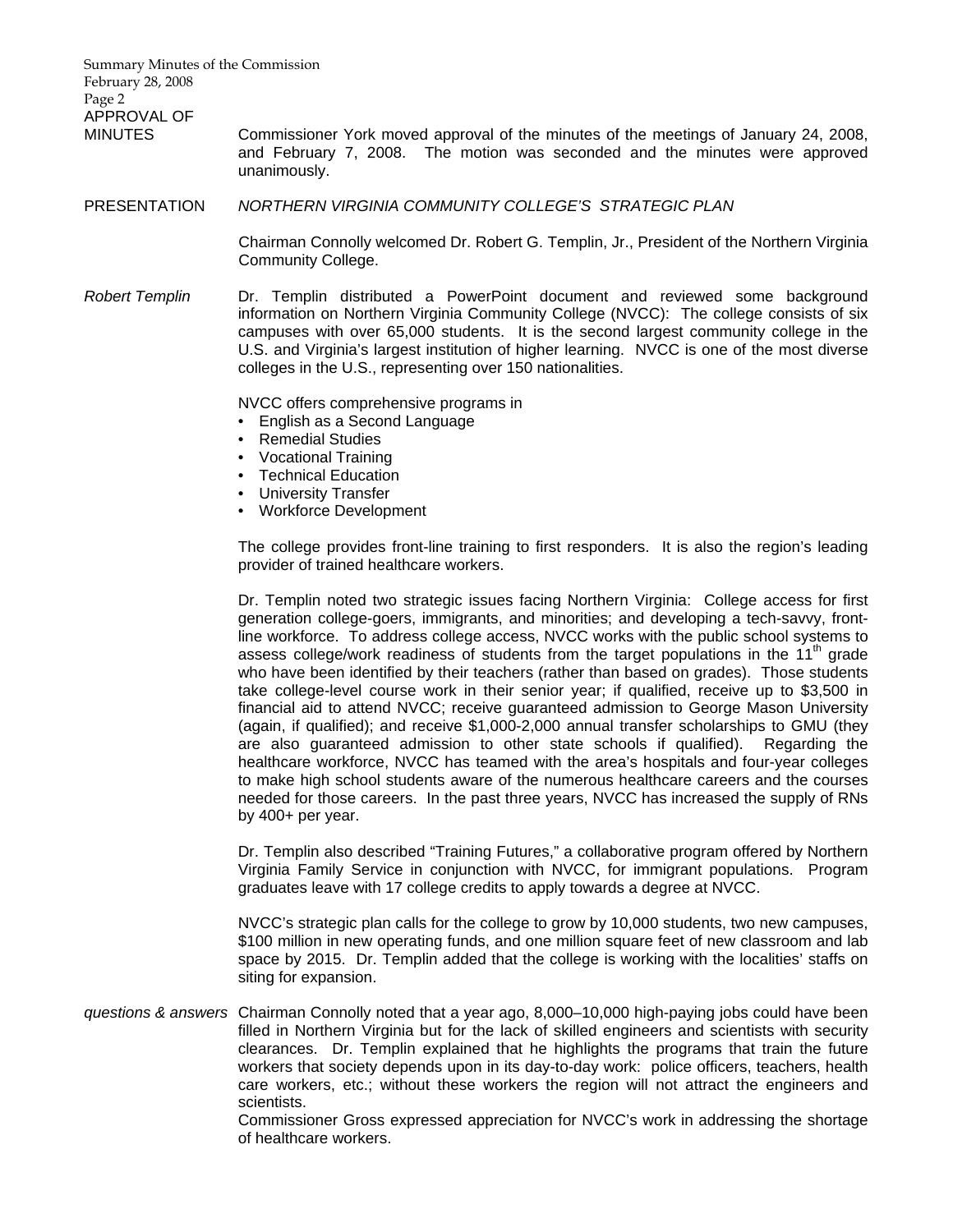## *BEYOND CHARITY*

Chairman Connolly welcomed Chuck Bean, Executive Director of the Nonprofit Roundtable of Greater Washington, and Mary Agee, President & CEO of Northern Virginia Family Service. Ms. Agee also serves on the Board of Directors of the Nonprofit Roundtable.

*Mary Agee and* 

*Chuck Bean* Ms. Agee pointed out the distributed study "Beyond Charity: Recognizing Return on Investment. How the Nonprofit Community Impacts Greater Washington," commissioned by the Nonprofit Roundtable of Greater Washington. The study highlights the outcomes of partnerships among nonprofits, business and government.

> Mr. Bean noted that Dr. Templin was a founding member of the Nonprofit Roundtable's Board of Directors.

> Mr. Bean cited examples of nonprofits raising the quality of life for everyone: scouting, environmental groups, arts groups, etc. The study found that nonprofits save money by preventing and solving problems, as well as tapping the potential, i.e., Northern Virginia Family Service's "Training Futures" program, mentioned in Dr. Templin's presentation. Ms. Agee added that prior to taking this course, 15% of enrollees were homeowners, while after completion the rate increased to approximately 65%. Another example is Friends of Guesthouse, a nonprofit in Alexandria that works with women coming out of prison to transition them successfully into the community and employment; it costs the nonprofit about 65% of the cost of keeping women incarcerated, and the program experiences close to a 100% success rate.

> Examples of nonprofits and government working together are NVRC's support of 2-1-1 and its introduction in Northern Virginia, administered by CrisisLink; the Greater Washington 2050 Coalition, chaired by Supervisor Bulova; and the Emergency Preparedness Council, chaired by Chairman Connolly, where nonprofits, government, business and civic leaders work together.

Ms. Agee concluded by saying that nonprofits want to be partners in solutions.

*questions & answers* Commissioner Gross asked what is being done to address documentation requirements. Ms. Agee replied that the Virginia Association of Nonprofit Organizations is providing training on regulatory compliance, fiscal oversight, accountability issues, and Sarbanes-Oxley. She added that the responsibilities of the nonprofits' boards of directors and executive directors are also being addressed.

> Mr. Bean added that the Roundtable's members include grant-makers, and the Roundtable stresses to its grant-makers to include funding for capacity building.

> Chairman Connolly pointed out that local governments increasingly want proof that nonprofits are financially viable before tax dollars are committed to them. He suggested the Roundtable consider having its members ascribe to standards of fiscal transparency and governance.

CONSENT AGENDA Commissioner York moved approval of the Consent Agenda, consisting of the items outlined below. The motion was seconded and carried unanimously.

- A. Financial Reports for December 2007 and January 2008
- B. Resolution No. P08-14: Authorization to Develop a Request for Proposals for Fair Housing **Services**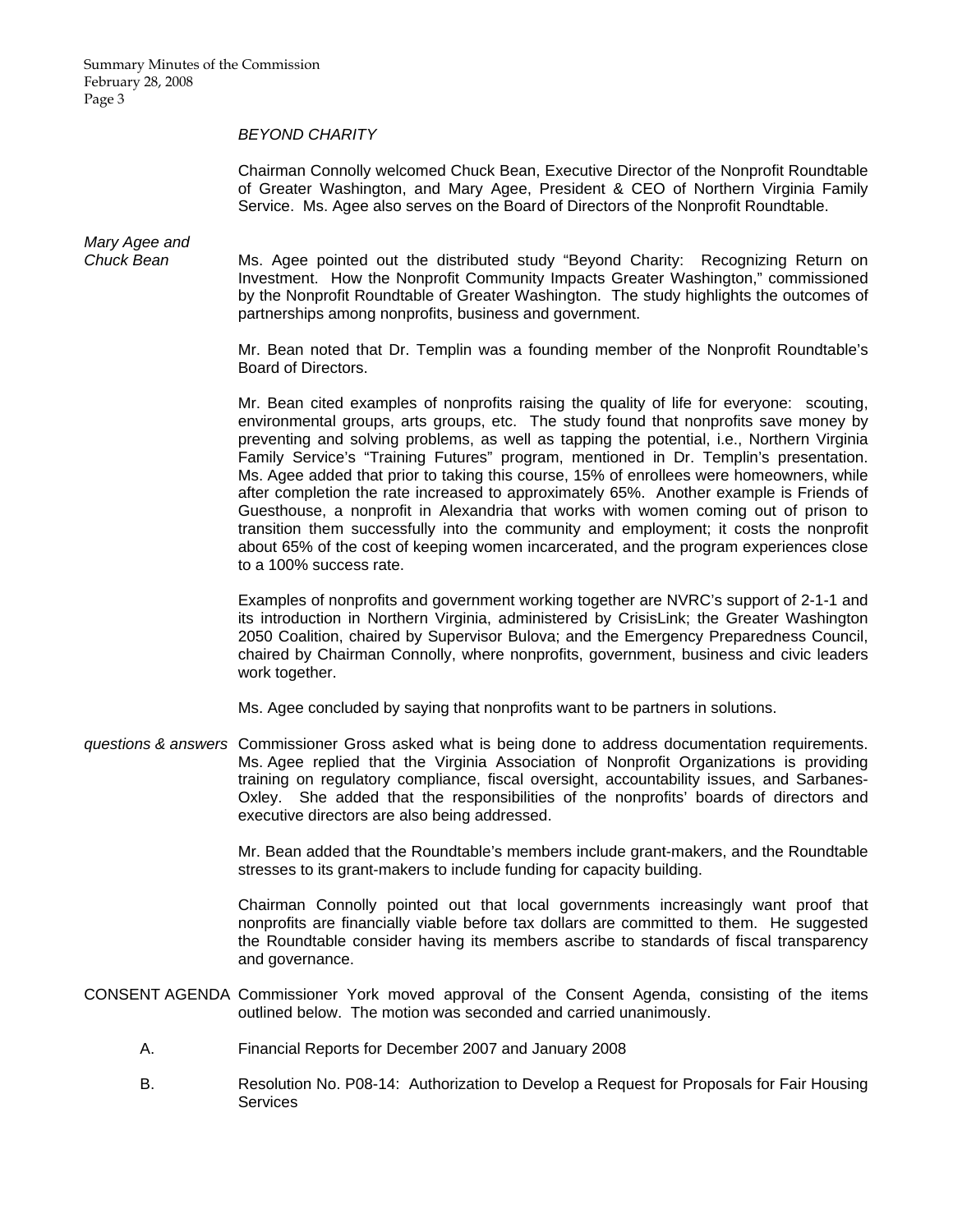Summary Minutes of the Commission February 28, 2008 Page 4

# EXECUTIVE DIRECTOR'S<br>REPORT

C. Resolution No. P08-15: Authorization to Apply For, Accept, and Subcontract Housing Opportunities for Persons With AIDS (HOPWA) Grant Year 14 Through Grant Year 16 Funds in Suburban Virginia

Mr. Gibb distributed his report. Highlights include:

- The first U.S.-European Conference of Regional Metropolitan Councils, co-hosted by NVRC, MWCOG, METREX, and several other organizations, will be held April 9-11. The conference, by invitation only, focuses on addressing climate change. Senator John Warner's office confirmed he will be a speaker. Additionally, an invitation to an April 9 lunch with the Stuttgart delegation has been sent to the Commissioners.
- The 2008 edition of the *Quick Guide* is available and NVRC staff is in the process of distributing copies to the local member governments. Mr. Gibb invited the Commissioners to take copies for their offices.
- 2-1-1 human services information telephone referral was introduced to Northern Virginia on February 11. It is available seven days a week from 8:00 a.m. until midnight. Commissioner Favola raised the issue of state funding for 2-1-1, expressing concern that the program is not fully funded. Mr. Gibb confirmed that the funding is about one-third of what NVRC staff believes is needed. CrisisLink is the only entity that applied to provide 2-1-1 call answering in Northern Virginia.

 Staff distributed Resolution No. P08-16: Authorization to Sign a Memorandum of Understanding for Funding to Implement Regional Chesapeake Bay Model Data Review Program. Commission York moved adoption. The motion was seconded and carried unanimously.

 Mr. Gibb informed the members that Doug Pickford, Director of Environmental & Planning Services, has resigned to be a consultant. Also, Bill Hicks, the Four Mile Run Program Manager, has resigned to be the Director of Engineering & Construction for Falls Church.

 Mr. Gibb reported that the Jim Pickford Memorial Scholarship fund's endowment was up to nearly \$49,000 the end of June. The fund provides three scholarships each year at George Mason University. The Commission was instrumental in establishing this scholarship.

# CHAIRMAN'S

REPORT Chairman Connolly pointed out that the meeting package includes a copy of the Commission's January 28 letter to the U.S. Secretary of Transportation and the FTA Administrator urging reconsideration of the decision not to fund the first phase of the Dulles Rail Project, as well as FTA Administrator James Simpson's reply.

> Staff distributed information on mortgage foreclosures for the Washington, D.C., Metropolitan Statistical Area. Chairman Connolly pointed out that the rate of foreclosures in Prince William County has doubled in less than three months. In Fairfax County, the number of foreclosures over a two-year period is more than twenty-fold increase.

# LEGISLATIVE

REPORT An updated report on General Assembly actions relevant to the Commission's 2008 legislative platform was distributed.

> Chairman Connolly reported that the proffer bill, SB 768, has been carried over to next year. However, the General Assembly is likely to advise local governments not to increase any of their cash proffers except to account for inflation. The homestead exemption is dead.

> The House has passed a budget amendment that will recalculate rebenchmarking for Standards of Quality; this will cost local governments money. Historically, rebenchmarking on SOQs is based on actual costs for education. The amendment will cap the costs.